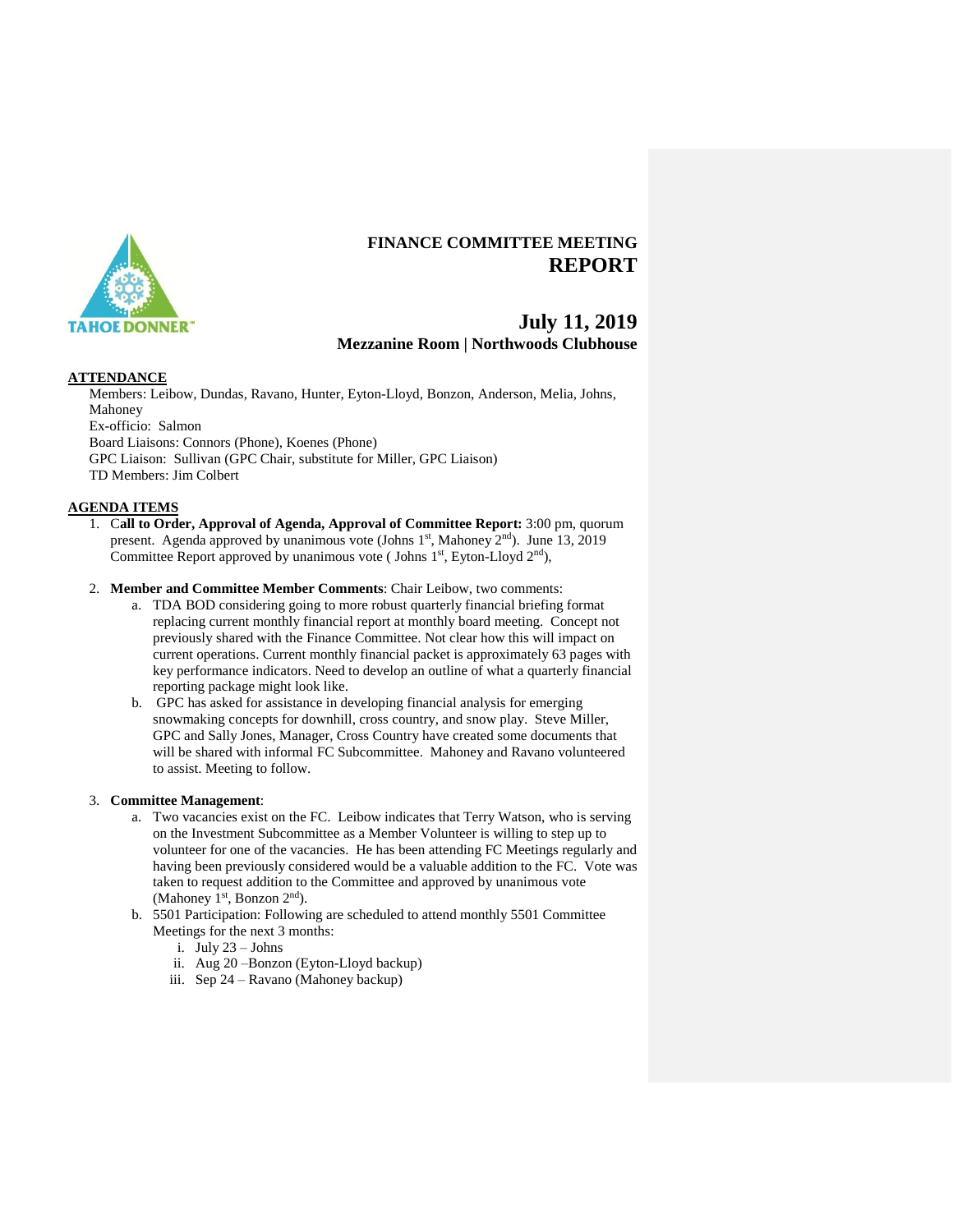#### FC Meeting REPORT, July 11, 2019

### 4. **Old Business**:

- a. Status of RFP for Auditor Tasking: DFA reports that RFP and firms to be asked to apply is being worked at the TDA BOD level. Melia, Ravano, and Mahoney working on behalf of FC to assist in the process. Follow up report next month.
- b. Pricing elasticity, Cross Country: Reviewed Cross Country peak periods of Christmas, MLK, and Presidents. All three showed evidence in 2019 of lower volumes and same or higher revenues due to new Peak pricing of Guest and Public, not Members. While not 100% definitive, the strategy of peak period pricing to improve Member experience during peak periods appears to be working. It was agreed that we needed at least one additional full season to properly evaluate. We also need to acqire a more formal and quantitative analysis of Member opinions.

## 5. **Recurring Business**

- a. GPC Liaison Report: Dundas reported that GPC met on July 1, 2019. Agenda included discussion of emerging snowmaking proposals for downhill, cross country, and snow play. Total cost for all three areas is approximately \$865,000 to install infrastructure. Cross Country would probably be a phased approach. These capital projects provide business protection during low snow years. Trout Creek Phase One is complete. Phase Two underway and expected to be completed by January 2020. Expect to see survey regarding Trails and Open Space in late August. Golf Course Subcommittee looking at repair in 2020 that will impact play. Currently conditions being assessed by management to improve playing conditions this season.
- b. 5501 Subcommittee Report: Mahoney provided a summary of the May 2019 5501 Meeting held on July 7, 2019. During that meeting the group, among other things, (i) reviewed a randomly selected asset account (deposits), (ii) tracked several vendor payments from invoice through to general ledger and check register, (iii) discussed TDA policy on employee discounts for food and services, and (iv) reviewed at a high level TDA efforts to collect past due receivables. He acknowledged the excellent efforts of Mike, Melanie, and Tracy in assembling extensive data packs for these reviews. While we have dedicated FC Members attending these monthly meetings any TD member can attend and are encouraged to do so. Great opportunity to get in depth understanding of TDA financial operations and responsibilities.

#### 6. **New Business**:

- a. June Preliminary Financial Results and May Monthly Financial Report Review:
- b. Highlights of review includes:
	- i. Despite weather impact upon the opening of the Golf Course and closure of Pizza on the Hill NOR only slightly negative for the month of June 2019. Op Costs were positive while Op Rev was negative to budget.
		- 1. Op Costs included reversal of \$40,000 of May incentive accrual based upon lower NOR results in June.
	- ii. YTD NOR is ahead of budget \$527,000 primarily on great winter season.
		- 1. Operating Fund Member's Equity Value now stands at \$2,971,000. This is a combination of \$1,421,500 held as Op Fund Contingency Reserve and excess favorable results of \$1,547,500 due to good business operations year to date and prudent cost control by management.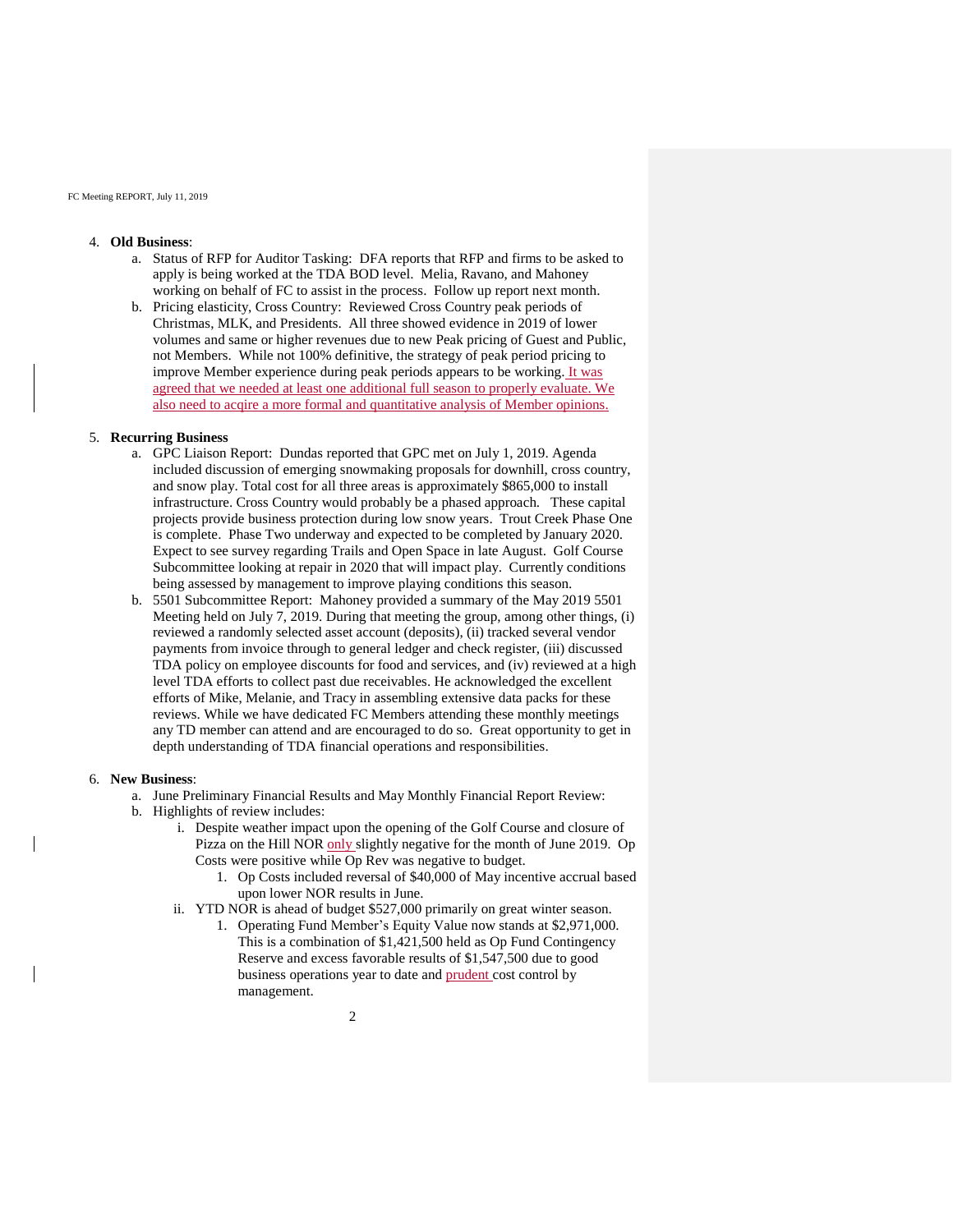#### FC Meeting REPORT, July 11, 2019

 $\dddot{\mathbf{H}}$ . It is too early for forecast July performance but expect to end at budget for the month. Op Costs pacing below budget. Concert was sold out both nights and is expected to have positive NOR of approximately \$28,000. Golf Ops and Pizza On The Hill off budget but partially offset by the Concert. Continuing to assess the impact on revenue of current golf course playing conditions (several temporary greens). Mike Salmon noted that course conditions improve daily.

iii.

- c. Quarterly Reserve Fund Investments Review–Investment Subcommittee (ISC) consists of Salmon, Mahoney, Terry Watson, Marty Anderson, and Director Jeff Connors. Mahoney provided feedback on workings of the ISC. Main points include:
	- i. The ISC has met several times over the past few months.
	- ii. The Association's investment portfolios are conservatively invested in high quality, liquid securities with a strong bias to US government instruments.
	- iii. Investment portfolio seems to be over diversified in terms of individual security holdings. There is little benefit from the extra diversification, but it does add complexity. ISC will consider opportunities to recommend some consolidation especially of the tax-exempt municipal portion of the portfolio
	- iv. The individual capital funds' portfolios are heavily weighted to US Treasury securities and in a few cases are above the TDA policy of not having more than 20% of an individual portfolio in a single asset type. . Considering actions to rebalance that would not require incurring losses from sale of Treasury securities to invest in other asset classes or sharply reduce the expected investment return.
	- v. Had extensive discussion of the Cash and Investments portion contained in the Monthly Financials prepare by DFA. Lots of detailed information. Recommend FC members be very familiar with this material.
	- vi. ISC reviewing opportunities to recommend to the FC that it expand the currently approved suite of investment alternatives as per TDA Investment Policy in order to improve investment flexibility and returns.
	- vii. Year over year, overall portfolio investment income has doubled (approximately) due to DFA's conscious effort to earn higher returns in shorter dated instruments given the currently inverted yield curve. While quite profitable, this strategy necessarily has caused the average portfolio duration to fall to approximately 11 months. ISC considering when to begin lengthening the duration of the capital funds' portfolios to better match the underlying need for funds.
	- viii. ISC beginning a work stream with the DFA to better synchronize the RRF and DF portfolios' investment horizon (years, months, etc.) to the expected time when cash will be needed.
	- ix. Work has commenced on creating a standard quarterly ISC report to be presented to the broader FC on a regular basis. .
- d. Participate in Annual Budget Process (Annual Recurring Task, General Resolution 2014-1, Financial Planning, Budgeting, and Reporting): Discussed upcoming budget cycle. DFA asked that FC Members review emerging DRAFT documents on FC weblink and provide feedback. FC chair also recommended that FC committee members review the annual Member survey which highlights Member majority priorities. Many drivers impact on the budget:

**Formatted:** Indent: Left: 0.88"

**Formatted:** Indent: Left: 0.88", Numbered + Level: 3 + Numbering Style: i, ii, iii, … + Start at: 1 + Alignment: Right + Aligned at: 1.38" + Indent at: 1.5"